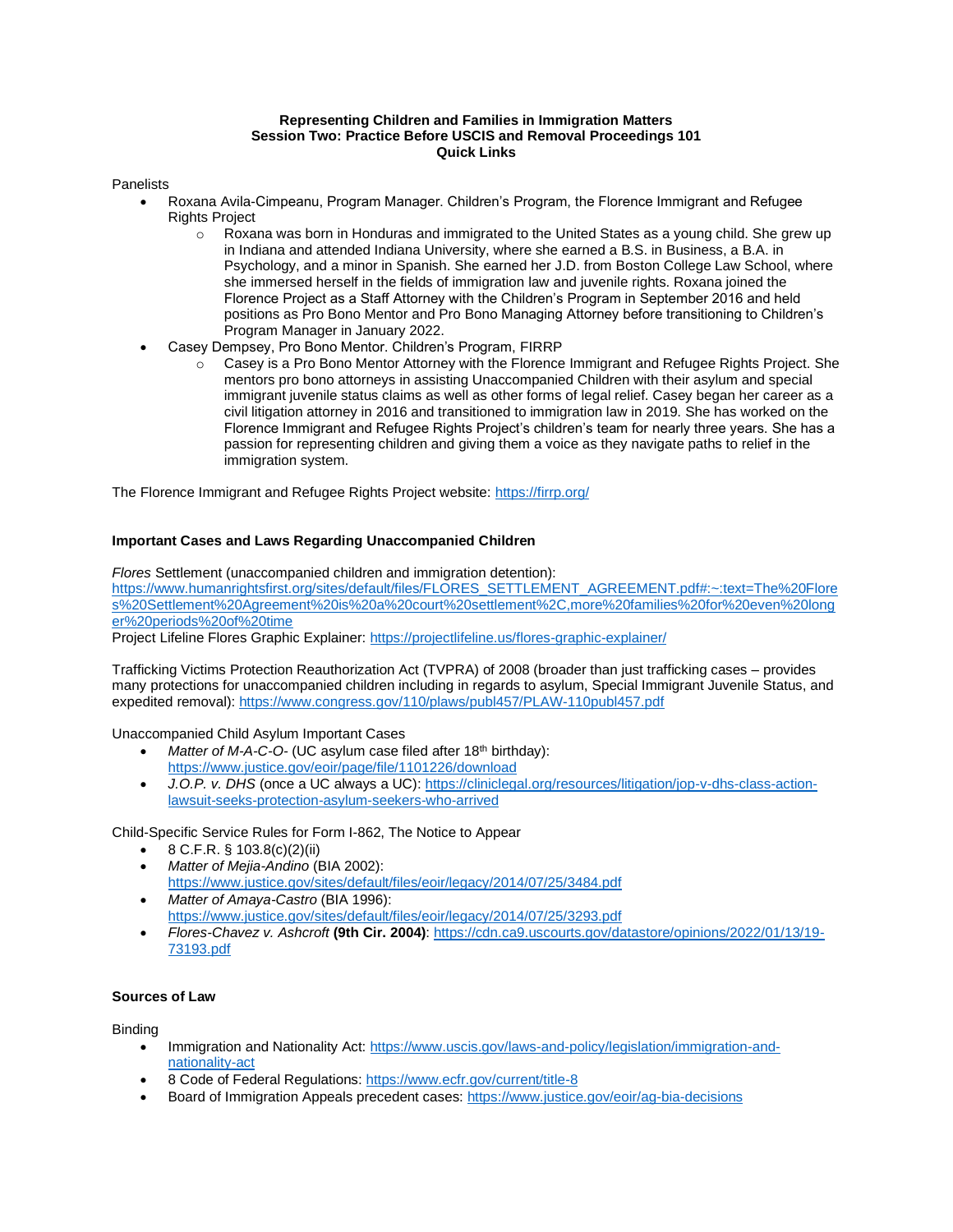• Administrative Appeals Office Precedent Decisions[: https://www.uscis.gov/legal-resources/precedent](https://www.uscis.gov/legal-resources/precedent-decisions)[decisions](https://www.uscis.gov/legal-resources/precedent-decisions)

Non-Binding

- BIA non-precedent cases:<http://www.irac.net/unpublished/index-2/>
- AAO Non-Precedent Decisions[: https://www.uscis.gov/administrative-appeals/aao-decisions/aao-non](https://www.uscis.gov/administrative-appeals/aao-decisions/aao-non-precedent-decisions)[precedent-decisions](https://www.uscis.gov/administrative-appeals/aao-decisions/aao-non-precedent-decisions)
- UNHCR Handbook on Procedures and Criteria for Determining Refugee Status under the 1951 Convention and the 1967 Protocol relating to the Status of Refugees: [https://www.unhcr.org/publications/legal/5ddfcdc47/handbook-procedures-criteria-determining-refugee](https://www.unhcr.org/publications/legal/5ddfcdc47/handbook-procedures-criteria-determining-refugee-status-under-1951-convention.html)[status-under-1951-convention.html](https://www.unhcr.org/publications/legal/5ddfcdc47/handbook-procedures-criteria-determining-refugee-status-under-1951-convention.html)

# **Pertinent Government Offices and Agencies**

Executive Office of Immigration Review

- EOIR website:<https://www.justice.gov/eoir>
- eRegistry:<https://www.justice.gov/eoir/page/file/1132791/download>
- Immigration Court Practice Manual[: https://www.justice.gov/eoir/eoir-policy-manual/part-ii-ocij-practice](https://www.justice.gov/eoir/eoir-policy-manual/part-ii-ocij-practice-manual)[manual](https://www.justice.gov/eoir/eoir-policy-manual/part-ii-ocij-practice-manual)
- Immigration Court forms[: https://www.justice.gov/eoir/list-downloadable-eoir-forms](https://www.justice.gov/eoir/list-downloadable-eoir-forms)
- Immigration Judge Benchbook (archieved):<https://www.justice.gov/eoir/archived-resources>

[Immigration Court Practice Manual](https://www.justice.gov/eoir/page/file/1258536/download)

United States Citizenship and Immigration Service

- USCIS website[: https://www.uscis.gov/](https://www.uscis.gov/)
- USCIS Policy Manual:<https://www.uscis.gov/policy-manual>
- USCIS Forms and Instructions[: https://www.uscis.gov/forms/all-forms](https://www.uscis.gov/forms/all-forms)
- USCIS Asylum Division Affirmative Asylum Procedures Manual: <https://www.uscis.gov/sites/default/files/document/guides/AAPM-2016.pdf>
- USCIS Asylum Lesson Plans:<https://www.aila.org/infonet/asylum-lesson-plans>

Office of Refugee Resettlement (an Office of the Administration for Children and Families in the Department of Health and Human Services)

- ORR Policy Manual [https://www.acf.hhs.gov/orr/policy-guidance/children-entering-united-states](https://www.acf.hhs.gov/orr/policy-guidance/children-entering-united-states-unaccompanied)[unaccompanied](https://www.acf.hhs.gov/orr/policy-guidance/children-entering-united-states-unaccompanied)
- ORR's Children Entering the United States Unaccompanied: [https://www.acf.hhs.gov/orr/policy](https://www.acf.hhs.gov/orr/policy-guidance/children-entering-united-states-unaccompanied)[guidance/children-entering-united-states-unaccompanied](https://www.acf.hhs.gov/orr/policy-guidance/children-entering-united-states-unaccompanied)
- URM Policy Manua[l https://www.acf.hhs.gov/orr/policy-guidance/orr-guide-eligibility-placement-and](https://www.acf.hhs.gov/orr/policy-guidance/orr-guide-eligibility-placement-and-services-unaccompanied-refugee-minors-urm-0)[services-unaccompanied-refugee-minors-urm-0](https://www.acf.hhs.gov/orr/policy-guidance/orr-guide-eligibility-placement-and-services-unaccompanied-refugee-minors-urm-0)

Office of Trafficking In Persons (an Office of the Administration for Children and Families in the Department of Health and Human Services)

- OTIP generally:<https://www.acf.hhs.gov/otip>
- OTIP eligibility letters[: https://www.acf.hhs.gov/otip/victim-assistance/child-eligibility-letters](https://www.acf.hhs.gov/otip/victim-assistance/child-eligibility-letters)
- OTIP Monthly Webinars[: https://www.acf.hhs.gov/otip/training-technical](https://www.acf.hhs.gov/otip/training-technical-assistance/resource/monthlywebinars)[assistance/resource/monthlywebinars](https://www.acf.hhs.gov/otip/training-technical-assistance/resource/monthlywebinars)
- Trafficking Victims Assistance Program:<https://www.acf.hhs.gov/otip/fact-sheet/resource/tvap>

### **Resources**

Discovery Requests

- Office of Refugee Resettlement
	- o ORR File Request:<https://www.acf.hhs.gov/orr/policy-guidance/requests-uac-case-file-information>
	- o HIPAA Form[: https://www.hipaajournal.com/wp-content/uploads/2017/09/HIPAA-Journal-sample-](https://www.hipaajournal.com/wp-content/uploads/2017/09/HIPAA-Journal-sample-HIPAA-release-form-v1.pdf)[HIPAA-release-form-v1.pdf](https://www.hipaajournal.com/wp-content/uploads/2017/09/HIPAA-Journal-sample-HIPAA-release-form-v1.pdf)
- Executive Office of Immigration Review
	- o EOIR FOIA[: https://www.justice.gov/eoir/freedom-information-act-foia](https://www.justice.gov/eoir/freedom-information-act-foia)
	- o EOIR Record of Proceeding[: https://www.justice.gov/eoir/list-downloadable-eoir-forms](https://www.justice.gov/eoir/list-downloadable-eoir-forms)
- Department of Homeland Security